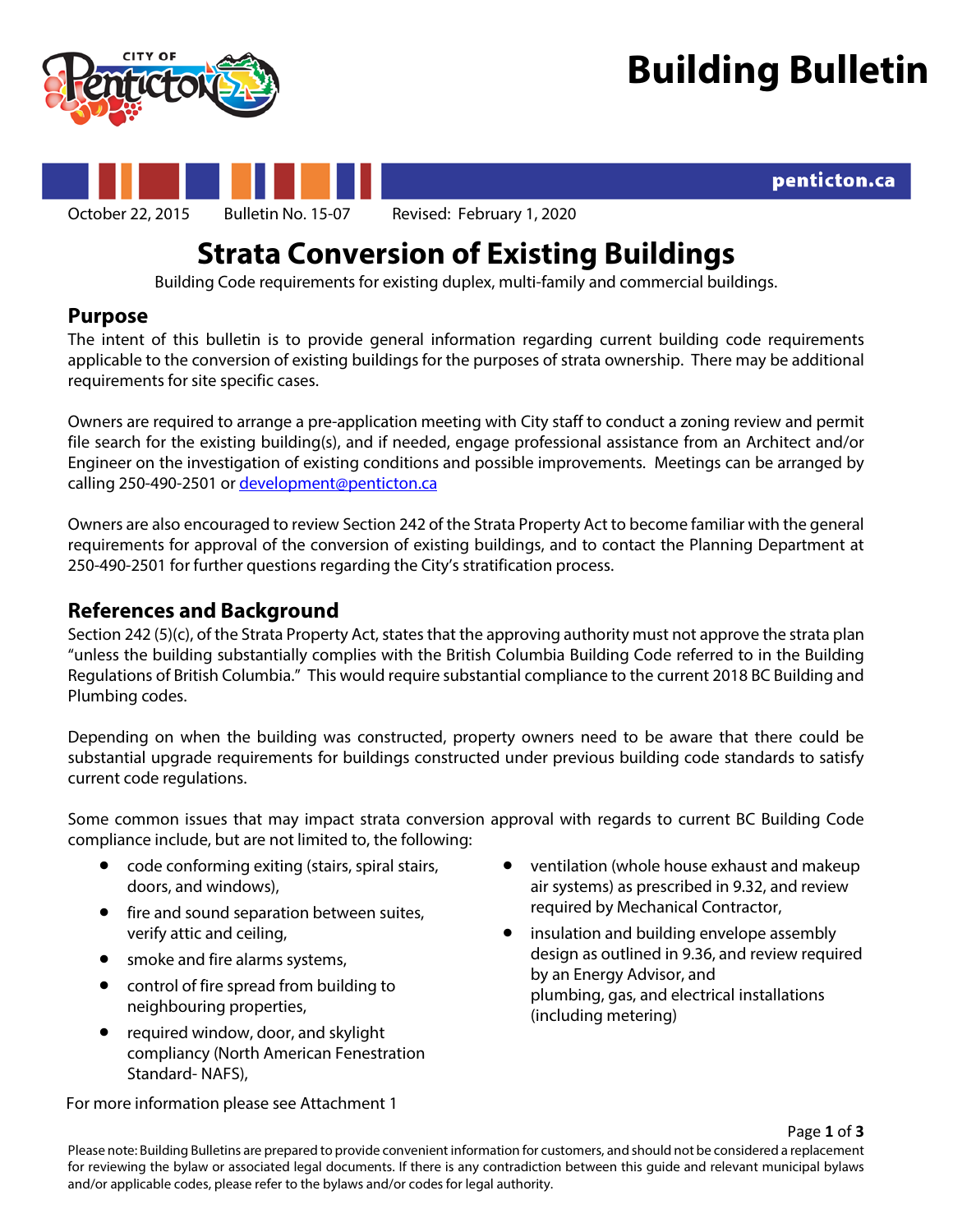#### **Site Services**

Please be aware that electrical and water services and metering may require improvements to conform to current City regulations and the BC Building/Plumbing Codes. These requirements will be outlined during the strata application process.

# **Implementation (effective immediately)**

Please arrange a pre-application meeting to discuss your proposal prior to making a Planning Strata Application. After application accepted and conditional support by the Planning department, building department staff will conduct the following reviews as outlined below:

#### **Residential – duplexes (side by side or up/down)**

Once a preliminary file and zoning review has been completed by City staff with the applicant, the Building department will arrange for a preliminary site investigation for substantial code compliance. Please refer to Attachment 1 for a reference list of items that could be reviewed. This may also require on-site review by appropriate plumbing, electrical and gas trades persons. The Building department review does not comment on the state of repair or workmanship unless noted as a potential deficiency to substantial code compliance (i.e. guards and handrails requiring repair or replacement).

A list will be prepared of potential deficiencies requiring remedial work under permits. If the applicant wishes to continue the stratification process, then the applicant will be required to retain the services of a designer and/or general contractor who are proficient in code and zoning regulations for permit application.

Note that work found that has been completed without the benefit of permits (i.e. Basement finishes, plumbing, etc.) will require permits, regardless, if stratification is pursued or not.

#### **Residential, Multi-family, Commercial and Mixed Use Properties**

Once a preliminary file and zoning review has been completed, the Applicant shall submit a written report by a Professional Engineer or Architect that provides a BC Code review that specifically addresses: fire separation, soundproofing, exiting, spatial separations, fenestration, structural integrity, smoke/fire alarms, plumbing and mechanical review. The report will also need to take into consideration the energy performance provisions of the code. If the building does not comply with the current BC Building Code, the professional shall identify the work that is required to bring the structure up to code. This report will be retained as public record.

## **Building Permits & Remedial Work**

Recent changes to the BC Building Code now permit secondary suites within some duplex and multifamily buildings. Please inform staff if you would like to add a suite or if there is one present in your building.

#### **Moving forward with stratification**

Prior to final approval of the Strata conversion application, identified deficiencies will be required to be fully completed under permits. This would include works previously done without the benefit of permits. Projects requiring Registered Professionals will be required to provide Letters of Assurance.

#### **No stratification but work previously completed without permits**

A building permit and remedial work may still be required even if you do not wish to continue the stratification process. Works that have been completed without the necessary permits may pose a health and fire safety risk for occupants and future owners. Therefore, remedial works will be required to meet minimum life safety requirements. This may also require on-site reviews by registered professionals, plumbing, electrical, and gas, trades persons.

Failure to complete the permit process may lead to enforcement action including registration of Section 57 Notice on Title as regulated within the Community Charter.

> Have questions? We're here to help. Please contact the Building Department at 250-490-2571 or [buildinginfo@penticton.ca](mailto:buildinginfo@penticton.ca) for more information.